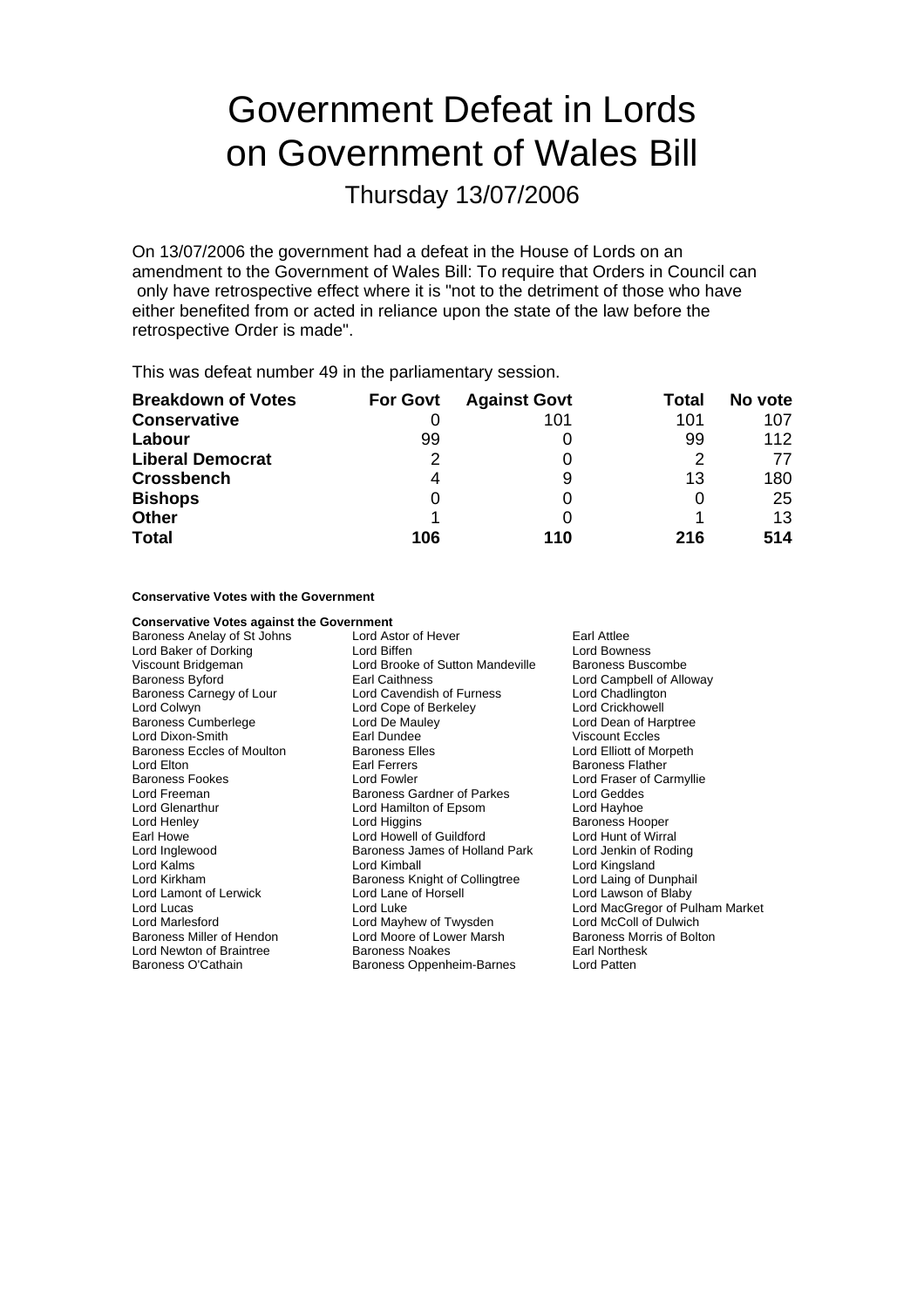Lord Sanderson of Bowden Baroness Seccomb<br>
Lord Selsdon Baroness Sharples Baroness Trumpington Viscount Ullswater<br>
Lord Waddington **Maroness Lord Wade of Chorlton** 

Baroness Perry of Southwark Lord Pilkington of Oxenford Baroness Platt of Writtle<br>
Lord Plummer of St Marylebone Baroness Rawlings Lord Reay Lord Plummer of St Marylebone Baroness Rawlings **Lord Reay**<br>
Lord Reaton Lord Reaton of Mount Harry **Lord Roberts of Conwy** Lord Renton of Mount Harry Lord Roberts of Converse Control Control Control Control Control Control Control Control Control Control Control Control Control Control Control Control Control Control Control Control Control Co Lord Selsdon **Examples** Baroness Sharples **Lord Shaw of Northstead**<br>Lord Sheikh **Baroness Shephard of Northwold** Lord Skelmersdale Exaroness Shephard of Northwold Lord Skelmersdale<br>
Lord Swinfen Lord Trefaarne Lord Soulsby of Swaffham Prior Lord Swinfen Lord Cord Coulsby of Swaffham Prior Lord Swinfen Lord Trefgarne Lord Trefgarne Lord Waddington **Communist Constructed Lord Wade of Chorlton Corporation** Lord Waldegrave of North Hill<br>
Raroness Wilcox **Communist Corporation** Lord Windlesham Lord Windlesham

**Labour Votes with the Government** *e* and **Acton** Lord Acton Lord Adonis Lord Ahmed Baroness Amos<br>
Lord Bach Craigwell Lord Bassam of Brighton<br>
Lord Bach Craigwell Lord Bassam of Brighton<br>
Lord Bach Craigwell Lord Bassam of Brighton Baroness Blackstone **Lord Borrie** Lord Borrie Corporation Lord Brennan<br>
Lord Brooke of Alverthorpe Lord Brookman **Lord Carter Corporation** Lord Carter of Coles Lord Brooke of Alverthorpe Lord Brookman<br>
Lord Christopher Lord Clark of Windermere Lord Christopher **Lord Clark of Windermere** Lord Clarke of Hampstead<br>
Lord Clinton-Davis **Colomet Baroness Cohen of Pimlico** Baroness Crawley Baroness David **Lord Davidson of Glen Clova** Lord Desai **Lord Dixon**<br>
Lord Evans of Temple Guiting **Lord Evans of Parkside** Lord Evans Cord Falconer of Thoroton Lord Evans of Temple Guiting Lord Evans of Parkside Lord Exans Cord Falconer of Parkside Lord Falconer of Thoroton Baroness Gale Baroness Farrington of Ribbleton Baroness Ford Baroness Gale<br>
Baroness Gibson of Market Rasen Baroness Golding Cold Baroness Goldsmith Baroness Gibson of Market Rasen Baroness Golding<br>
Lord Gordon of Strathblane Lord Gould of Brookwood Lord Griffiths of Burry Port Lord Grocott Lord Grocott Lord Harris c<br>
Lord Harrison Lord Harris Lord Harris Chilton Lord Haskel Lord Haworth **Baroness Henig** Baroness Henig Baroness Hilton of Eggardon<br>
Baroness Hollis of Heigham **Baroness Hollis of Heigham** Lord Howarth of Newport Baroness Howells of St Davids Lord Howie of Troon Theory Cord Hughes of Woods Lord Hughes of Woodside Lord Kinnock Lord Lord Lea of Crondall Lord King of West Bromwich Lord Lipsey **Baroness Lockwood** Cord Macdonald of Tradeston<br>Lord Mackenzie of Framwellgate Baroness Massey of Darwen Baroness McIntosh of Hudnall Lord Mackenzie of Framwellgate Baroness Massey of Darwen Baroness Mc<br>Lord McIntosh of Haringey Lord McKenzie of Luton Cord Morgan Lord McIntosh of Haringey<br>
Lord McIntosh of Haringey Lord McKenzie of Luton<br>
Baroness Morgan of Huyton Baroness Morgan of Drefelin Lord Morris of Aberavon Baroness Morgan of Huyton Baroness Morgan of Drefelin Carol Morris of Aberavon Cord Morris of Aberavon Baroness Pitkeathley<br>Cord Patel of Blackburn Caroness Pitkeathley Cord Cord Plant of Highfield Lord Patel of Blackburn Baroness Pitkeath<br>Baroness Prosser **Baroness** Lord Prvs-Davies Baroness Prosser **Lord Prys-Davies**<br>
Lord Randall of St Budeaux Baroness Rendell of Babergh Lord Rooker<br>
Lord Rooker Lord Rosser **Lord Rowlands**<br>
Lord Sainsbury of Turville **Baroness Royall of Blaisdon**<br>
Lord Sewel **Baroness Royal Corporation** Viscount Simon Lord Sainsbury of Turville **Lord Sewel Lord Sewel Cord Sewel Cord Simon**<br>Lord Soley Lord Snape (Edd Soley Lord Soley Strabolgi Lord Strabolgi Lord Strabolgi Lord Strabolgi Lord Temple-Morris Baroness Symons of Vernham Dean Baroness Taylor of Bolton Lord Temple-<br>Baroness Thornton Lord Triesman Lord Triesman Lord Truscott Baroness Thornton Lord Triesman Lord Truscott Lord Whitty Lord Williams of Elvel Lord Woolmer of Leeds

Lord Bassam of Brighton Lord Bernstein of Craigweil<br>Lord Borrie Lord Brennan Baroness Cohen of Pimlico Baroness Crawley<br>
Lord Davidson of Glen Clova Lord Davies of Oldham Lord Hart of Chilton Exaroness Hollis of Heigham Lord Howarth of Newport<br>
Lord Howie of Troon<br>
Lord Hughes of Woodside Baroness Rendell of Babergh Baroness Warwick of Undercliffe

Lord Gould of Brookwood Baroness Gould of Potternewton<br>
Lord Grocott **Brookwood** Lord Harris of Haringey

**Labour Votes against the Government**

**Liberal Democrat Votes with the Government** Lord Jones of Cheltenham **Liberal Democrat Votes against the Government**

**Crossbench Votes with the Government**

Baroness Young of Hornsey

Baroness Boothroyd **Baroness D'Souza** Baroness D'Souza **Baroness Howe of Idlicote**